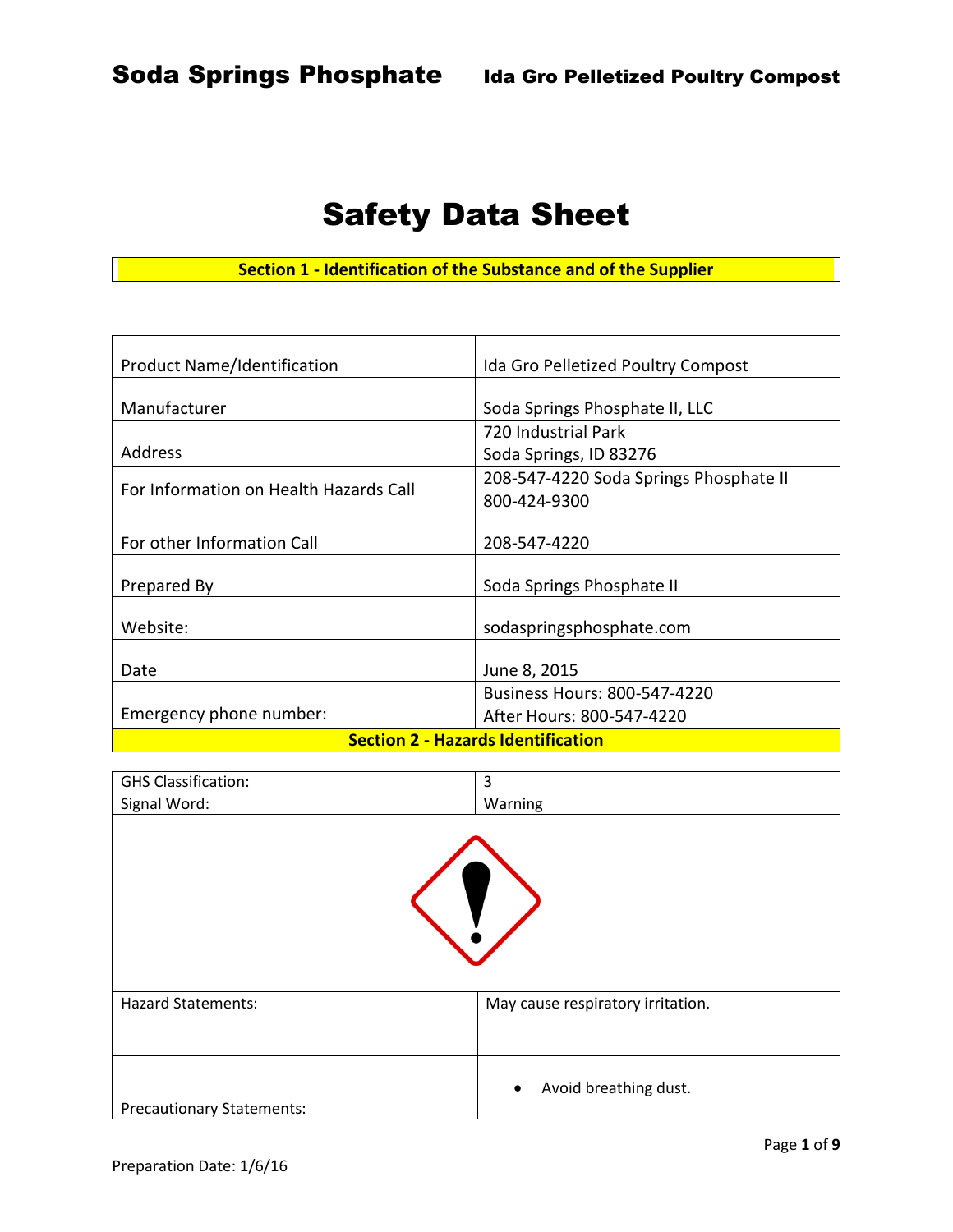|             | Use only outdoors or in a well ventilated<br>$\bullet$                                                         |  |
|-------------|----------------------------------------------------------------------------------------------------------------|--|
|             | area.<br>If inhaled: Remove victim to fresh air and<br>$\bullet$<br>keep at rest in a position comfortable for |  |
|             | breathing.<br>Call a Poison Control Center or physician<br>$\bullet$<br>if accidentally inhaled or ingested.   |  |
|             | Dispose of contents in accordance with<br>$\bullet$<br>local, regional, national regulations.                  |  |
| Appearance: | This product is granular pellet, brown/dark<br>brown. (See also Section 9.)                                    |  |

#### **Emergency Overview:**

May cause skin or respiratory irritation based on prolonged or repeated overexposure to high concentrations. Irritation is believed to be mild to moderate and reversible.

This product is not expected to produce any unusual hazards during normal use. Exposure to high dust levels may irritate the skin, eyes, nose, throat, or upper respiratory tract. This product does not present an inhalation, ingestion, or contact health hazard unless subjected to operations such as sawing, sanding or machining which result in the generation of airborne particulate. This product contains quartz (crystalline silica) as a naturally occurring constituent.

#### **Acute Effects of Exposure:**

 Inhalation: May cause minor to moderate irritation. Exposure to dust generated during the handling or use of the product may cause temporary irritation to eyes, skin, nose, throat, and upper respiratory tract. Persons subjected to large amounts of this dust will be forced to leave area because of nuisance conditions such as coughing, sneezing and nasal irritation. Labored breathing may occur after excessive inhalation. If respiratory symptoms persist, consult physician.

 **Ingestion:** May cause irritation to the esophagus and stomach, abdominal spasms and pain. Contact Poison Control if swallowed.

**Skin Contact:** May cause minor irritation.

 **Eye Contact:** Dust can cause temporary mechanical irritation of eyes. If burning, redness, itching, pain or other symptoms persist or develop, consult physician. May cause minor irritation. Chronic Effects of Exposure:

**Target organs:** Eyes, skin and respiratory system.

 **Symptoms:** Irritation of the eyes, skin, mucous membranes, upper respiratory system; cough, sneezing, rhinorrhea (discharge of thin nasal mucus).

 **Cancer:** Product may contain crystalline silica as a normal environmental constituent. The amount present based on recent tests indicated less than the mandatory reporting level of 0.1% by weight.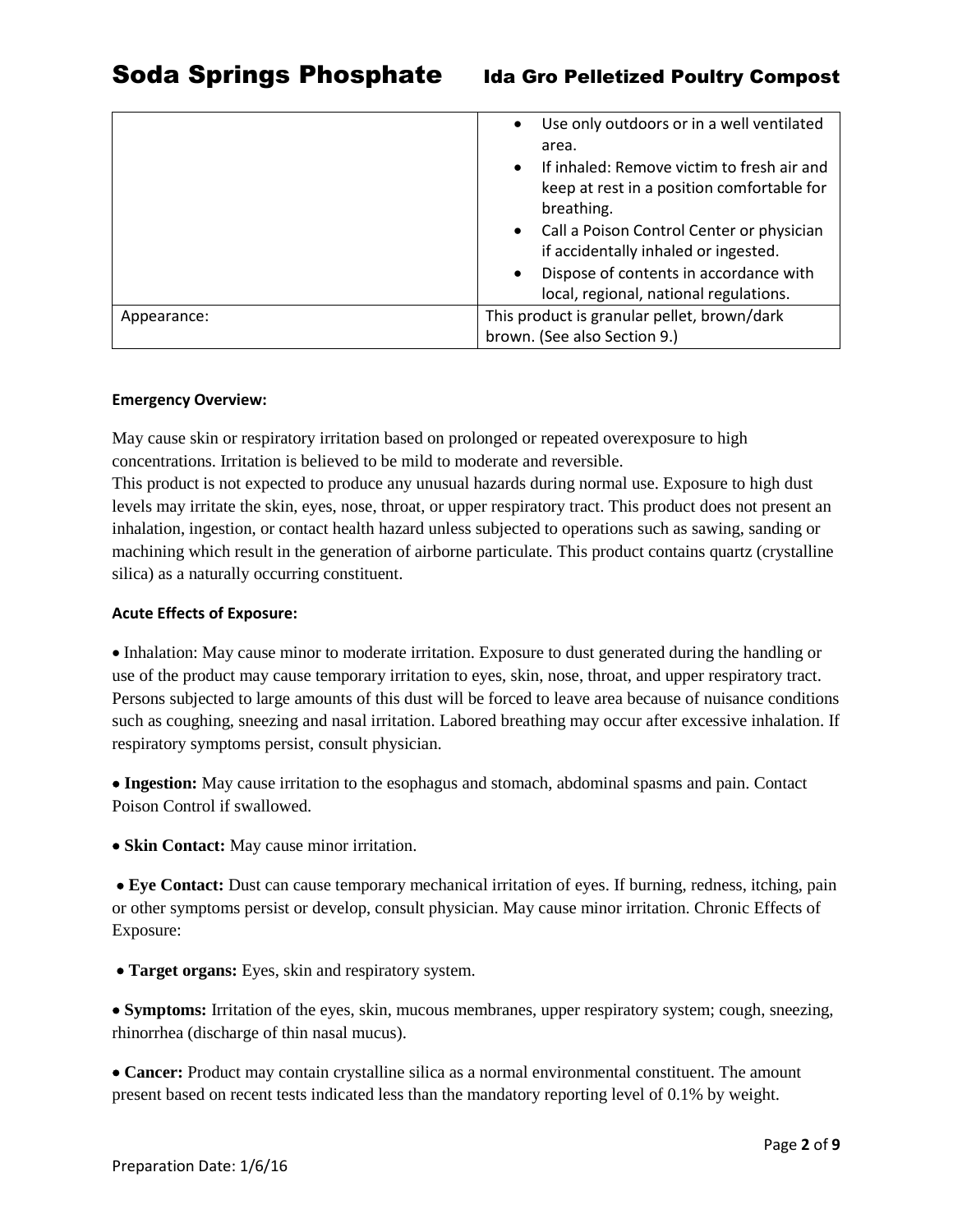# Soda Springs Phosphate Ida Gro Pelletized Poultry Compost

Exposures to respirable crystalline silica are not expected during the normal use of this product; however, actual levels can be determined by industrial hygiene exposure testing. Prolonged and repeated exposure to airborne free respirable crystalline silica can result in lung disease (i.e., silicosis) and/or lung cancer. The development of silicosis may increase the risks of additional health effects. The risk of developing silicosis is dependent upon the exposure intensity and duration. Note: Many soil types contain more than 0.1% crystalline silica. This product may add an insignificant level to the overall silica exposure.

### **Section 3 - Physical Data**

| Boiling Point $(^{\circ}F)$ | N/A |                  | Specific Gravity $(H^2O=1)$                                        | 1.4 |
|-----------------------------|-----|------------------|--------------------------------------------------------------------|-----|
| Vapor Pressure (mm Hg)      | N/A |                  | Percent Volatile (vol %)                                           | N/A |
| Vapor Density $(Air=1)$     | N/A |                  | <b>Evaporation Rate</b>                                            | N/A |
| Solubility in Water         |     | Soluble in water |                                                                    |     |
| Appearance and Odor         |     |                  | Brown to dark brown granular with slight molasses<br>compost odor. |     |

# **Section 4 Health - Hazard Data**

|                      | Prolonged inhalation of respirable silica may<br>cause scaring of the lungs with cough and |
|----------------------|--------------------------------------------------------------------------------------------|
| <b>Inhalation:</b>   | shortness of breath. (silicosis) Remove to                                                 |
|                      | fresh air. If not breathing, give artificial                                               |
|                      | respiration. If breathing difficulty or coughing                                           |
|                      | persists, seek medical attention.                                                          |
|                      | May cause gastric irritation, nausea, vomiting,                                            |
|                      | abdominal burning and cramp like pain.                                                     |
|                      | Chronic exposure to excessive levels of                                                    |
| <b>Ingestion:</b>    | fluoride containing dusts may cause excessive                                              |
|                      | calcification of the bone and ligaments of the                                             |
|                      | ribs, pelvis and spinal column. Give large                                                 |
|                      | amounts of water. If symptoms are severe or                                                |
|                      | persistent seek medical assistance.                                                        |
|                      |                                                                                            |
|                      | Prolonged contact may be slightly irritating                                               |
|                      | due to drying of the skin. Wash thoroughly                                                 |
|                      | with neutral soap and water. Seek medical                                                  |
| <b>Skin Contact:</b> | attention if skin irritation persists or if skin                                           |
|                      | rashes or dermatitis develop.                                                              |
|                      |                                                                                            |
|                      |                                                                                            |
| <b>Eye Contact:</b>  |                                                                                            |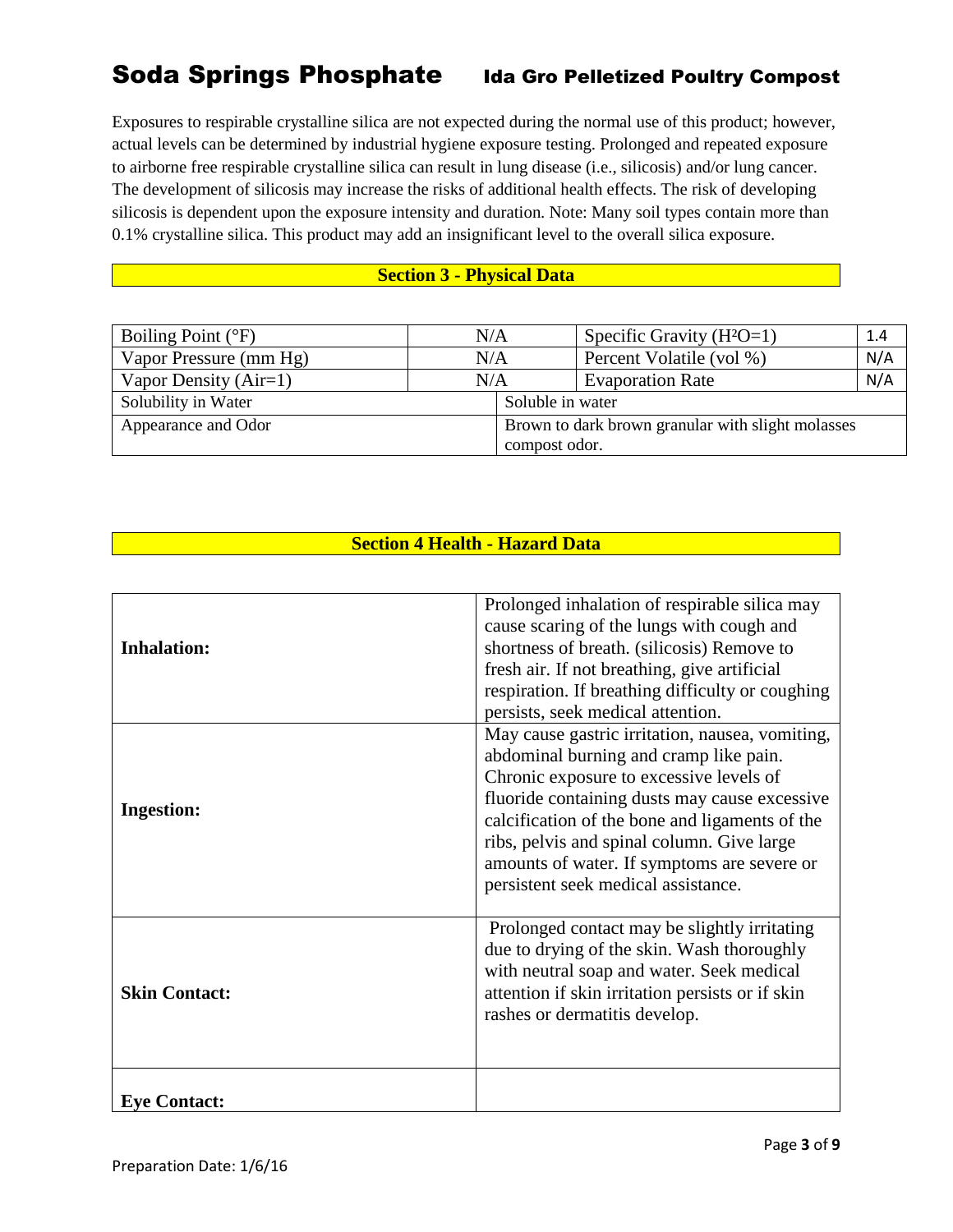| Dust may be irritating to eyes. If the material |
|-------------------------------------------------|
| gets into the eye, flush the eye under running  |
| water for at least 15 minutes. If easy to do,   |
| remove contact lenses and continue to flush     |
| with water.                                     |

**Potential Symptoms:** Irritation of the eyes, skin, mucous membranes, upper respiratory system, cough, sneezing, rhinorrhea (discharge of thin nasal mucous), nosebleed.

**Acute Ingestion:** GI blockage if material hardens.

# **Section 5 - Fire and Explosion Hazard Data**

| Flash Point $(^{\circ}F)$               | None                                    |          |
|-----------------------------------------|-----------------------------------------|----------|
| Flammability Limits (vol %)             | LEL: N/A                                | UEL: N/A |
| <b>Extinguisher Media</b>               | As needed for material causing the fire |          |
| <b>Special Fire Fighting Procedures</b> | As needed for material causing the fire |          |
| <b>Explosion Hazards</b>                | None                                    |          |

# **Section 6 - Accidental Medical Release Measures**

| <b>Personal precautions:</b>                 | Avoid breathing dust. Stand upwind when        |  |
|----------------------------------------------|------------------------------------------------|--|
|                                              | loading/unloading and broadcasting.            |  |
|                                              | Use personal protective equipment as           |  |
| <b>Protective equipment:</b>                 | recommended in Section 8. (dust mask/          |  |
|                                              | particulate filter)                            |  |
| <b>Emergency procedures:</b>                 | Contain spill area and protect from pedestrian |  |
|                                              | or vehicle traffic.                            |  |
|                                              | Avoid generating dust. Shovel or sweep up      |  |
| <b>Methods and materials for containment</b> | spilled material and place in suitable         |  |
| and cleaning up:                             | container. Dispose in accordance with federal, |  |
|                                              | state/provincial and local requirements.       |  |

# **Section 7 - Handling and Storage**

Precautions for safe handling:

- Keep container closed when not in use.
- Store in dry place.
- Minimize dust generation and accumulation.

# **Section 8 - Exposure Controls/Personal Protection**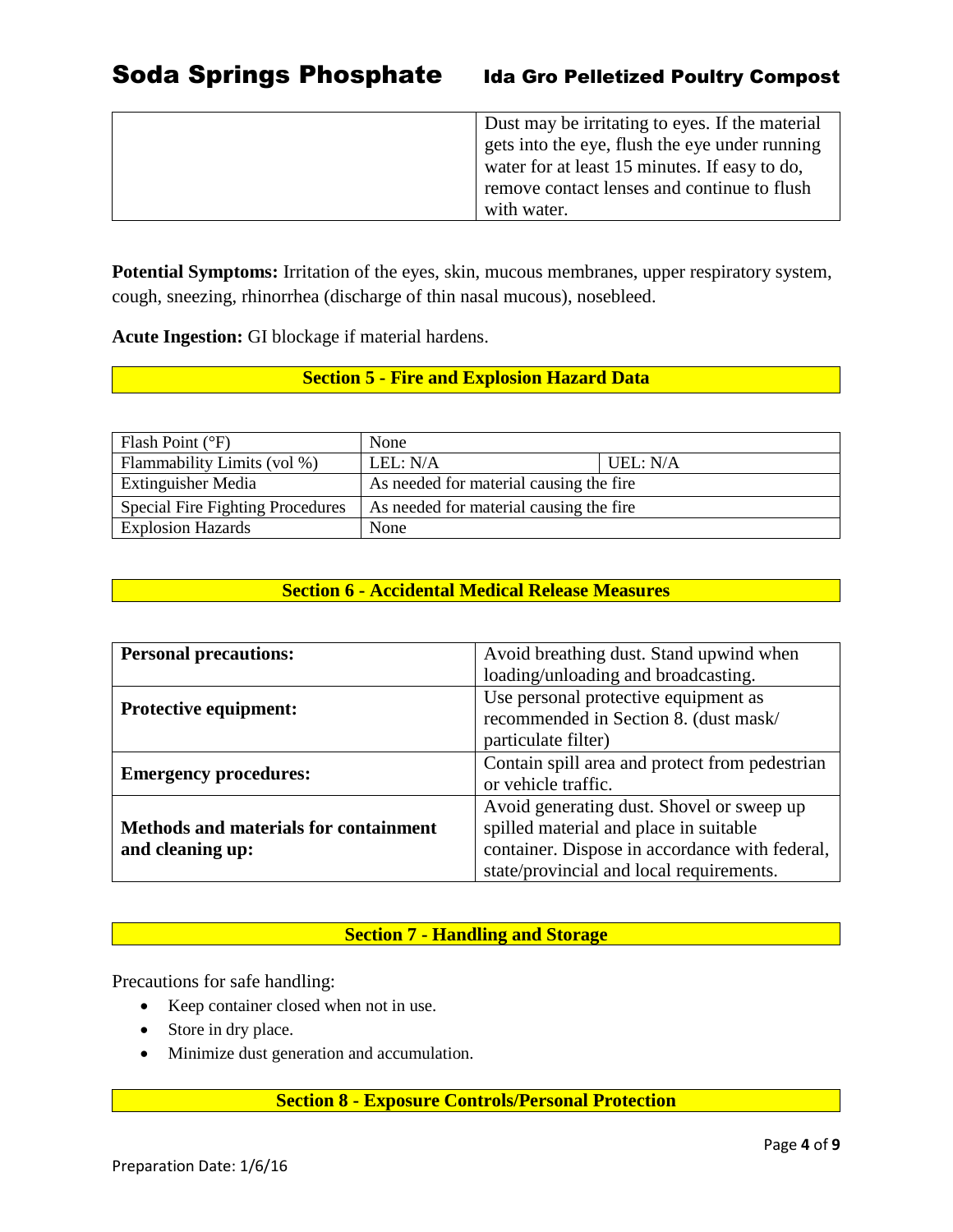| <b>Chemical Name</b>          | Weight% | <b>ACGIH TLV</b>         |
|-------------------------------|---------|--------------------------|
|                               |         | (mg/m <sup>3</sup> )     |
| <b>Poultry Compost</b>        | 67      | $2.1 \text{ mg/m}^3$     |
| Fluorapatite – $Ca10F2(PO4)6$ | 32      | $2.5 \text{ mg/m}^3$ (F) |
| Quartz $-SiO2$                |         | $0.1 \text{ mg/m}^3$     |

Notes :

- 1. "OSHA" *means Occupational Safety and Health Administration.*
- 2. "PEL" *means (OSHA) permissible exposure limit.*
- 3. "ACGIH" *means American Conference of Governmental Industrial Hygienists.*
- 4. "TLV" *means Threshold Limit Value.*
- 5. "TWA" *means time-weighted average.*

### **Appropriate engineering controls**

No specific controls needed. Ventilate to keep airborne concentrations below exposure limits. Use of an enclosed tractor cab with particulate air filtration can reduce the risk of inhaling dusts and soils during application.

#### **Personal Protection Equipment (PPE)**

**Skin Protection:** Direct skin contact should be avoided by wearing long sleeved shirts and long trousers and gloves (leather or equivalent). Disposable particulate coveralls may be used when conditions warrant.

**Eye Protection:** Safety spectacles or goggles.

**Respiratory Protection:** Occupational Safety and Health Administration (OSHA) Regulations (29 CFR 1910.134 - Respiratory Protection) must be followed whenever work conditions require a respirator. A

National Institute for Occupational Safety and Health (NIOSH) approved particulate respirator is recommended when engineering controls are not feasible, or while engineering controls are being instituted, and if an OSHA PEL or ACGIH TLV is exceeded.

**Personal Hygiene:** Work clothing should be washed regularly. Wash hands before eating, drinking, or using tobacco products. Wash exposed skin with soap and water.

Use only with adequate ventilation/personal protection.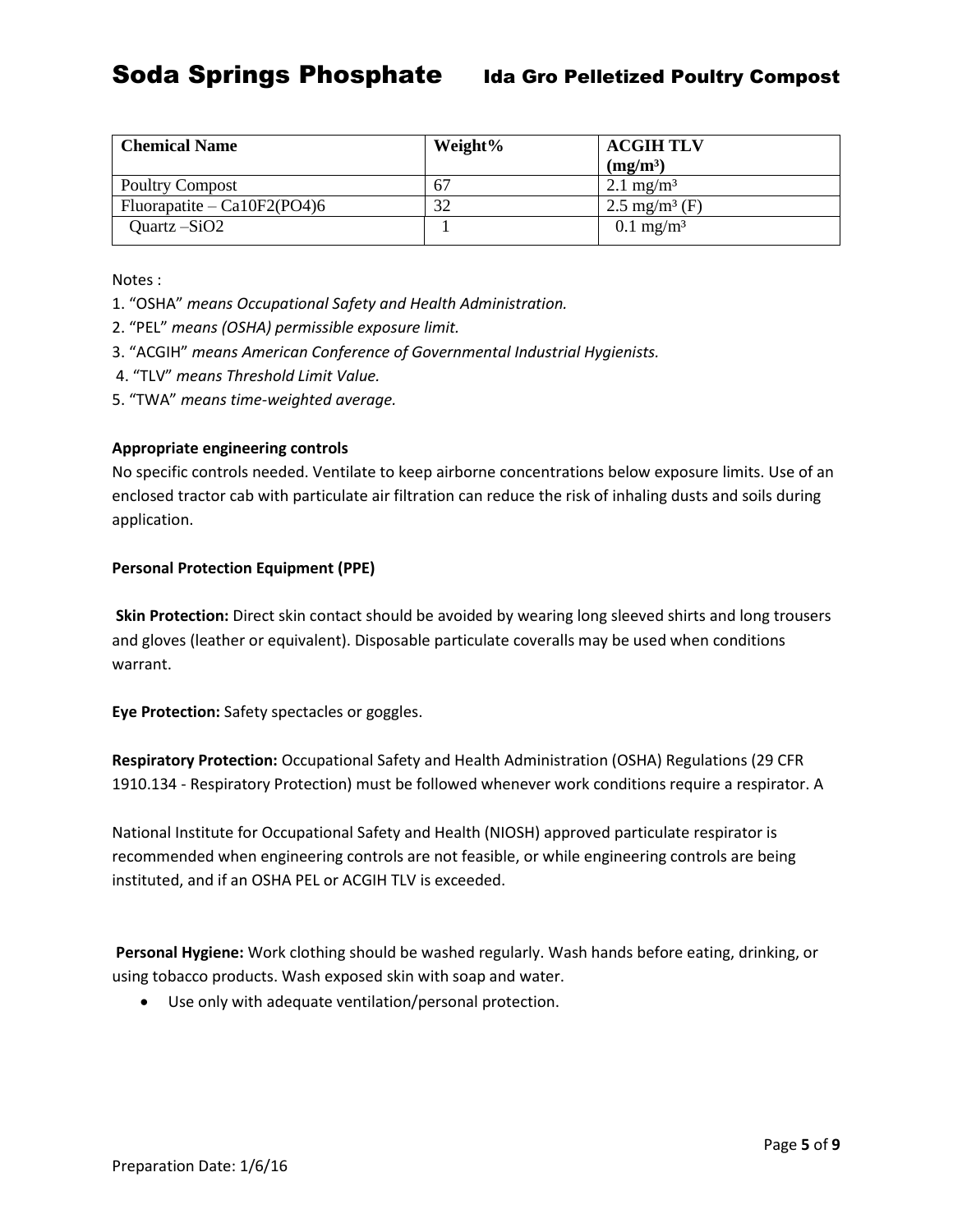| <b>Property</b>               | <b>Value</b>               | <b>Property</b>               | <b>Value</b>         |
|-------------------------------|----------------------------|-------------------------------|----------------------|
| Appearance (physical          | Brown; Dark Brown          | <b>Upper/lower</b>            | Not Applicable       |
| state, color, etc.):          |                            | flammability or               |                      |
|                               |                            | explosive limits:             |                      |
| Odor:                         | Molasses/Compost           | <b>Vapor Pressure:</b>        | Not Applicable       |
| <b>Odor Threshold</b>         | Not Applicable             | <b>Vapor Density:</b>         | Not Applicable       |
| pH:                           | $\leq$ 9 but may be as low | Specific gravity or           | $2.19$ g/cc          |
|                               | as 4 in sodium.            | relative density:             |                      |
| <b>Melting point/freezing</b> | Not Applicable             | Solubility(ies):              | Soluble in water     |
| point:                        |                            |                               |                      |
| <b>Initial boiling point</b>  | Not Applicable             | <b>Partition coefficient:</b> | Not Applicable       |
| and range:                    |                            | n- octane/water:              |                      |
| <b>Flash point:</b>           | Not Applicable             | <b>Auto ignition</b>          | Not Applicable       |
|                               |                            | temperature:                  |                      |
| <b>Evaporation rate:</b>      | Not Applicable             | <b>Decomposition</b>          | $1150^{\circ}$ C     |
|                               |                            | Temperature:                  |                      |
| <b>Flammability (solid,</b>   | Not Applicable             | <b>Viscosity:</b>             | Not Applicable       |
| gas):                         |                            |                               |                      |
| <b>Physical State:</b>        | Solid                      | <b>Corrosivity towards</b>    | 0.26 millimeters per |
|                               |                            | steel:                        | year                 |

# **Section 9 - Physical and Chemical Properties**

# **Section 10 - Stability and Reactivity**

| Stability                                                     | Stable         |  |
|---------------------------------------------------------------|----------------|--|
| <b>Conditions to Avoid</b>                                    | None           |  |
| Incompatibility (materials to avoid)                          |                |  |
| <b>Strong Acids</b>                                           |                |  |
| Hazardous Decomposition Products                              |                |  |
| Silicon Tetrafluoride, Hydrogen Fluoride and Hydrogen Sulfide |                |  |
| Hazardous Polymerization                                      | Will Not Occur |  |
| <b>Conditions to Avoid</b>                                    | None           |  |

# **Section 11 - Toxicological Information**

**Note:** No specific data are available for the product as a whole, so this information pertains to poultry compost.

### **Human Data (Compost Fluorapatite)**

**Likely routes of exposure:** inhalation, ingestion, skin and eye contact.

**Symptoms:** Irritation of the eyes, skin, mucous membrane, upper respiratory system; cough, sneezing (discharge of thin nasal mucus), nosebleed.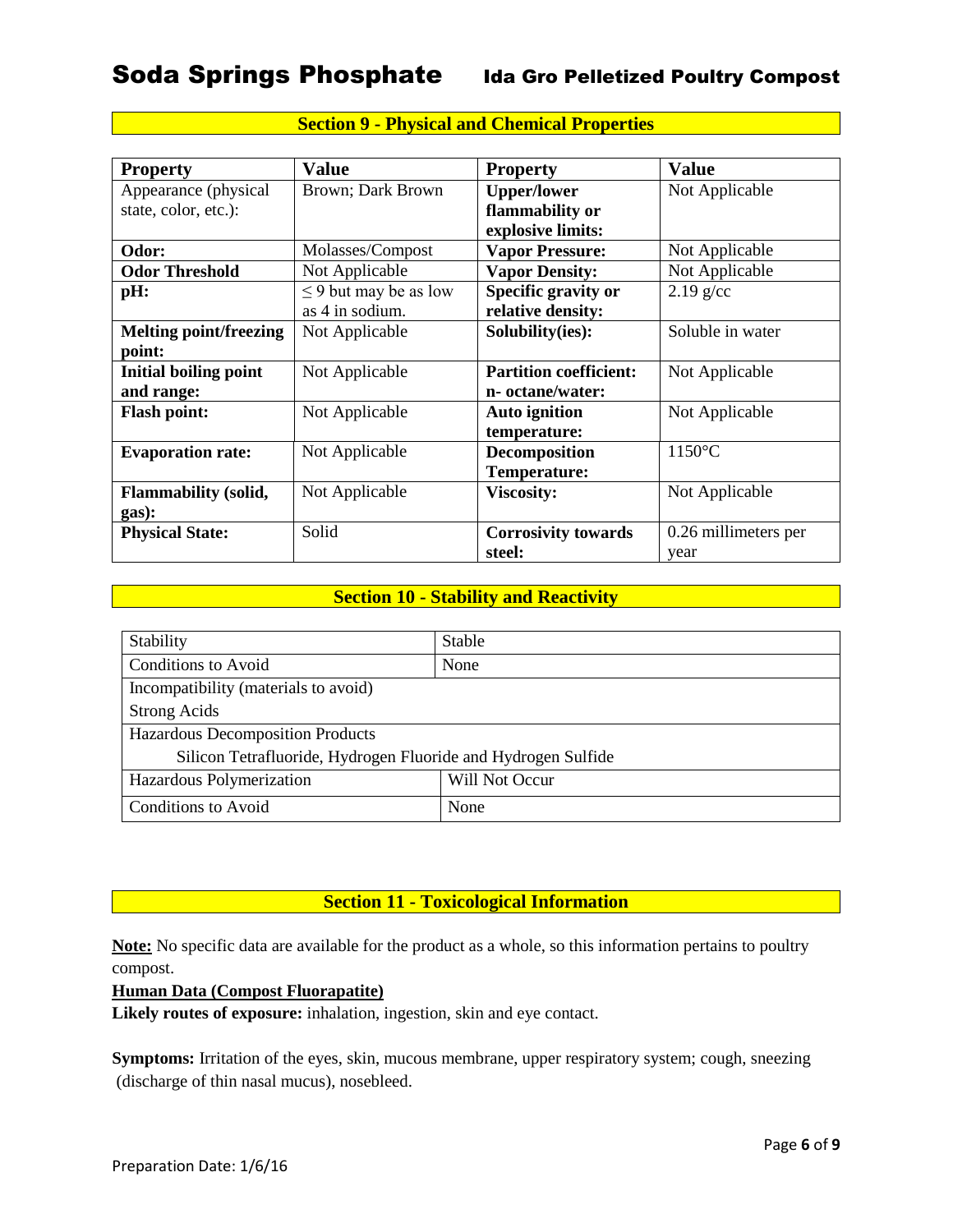# Soda Springs Phosphate Ida Gro Pelletized Poultry Compost

**Acute ingestion:** Irritation to the esophagus and stomach, abdominal spasms and pain. GI blockage if material hardens.

**Health Effects:** Nuisance particulate (accumulation in lungs).

**Delayed and immediate effects:** None known.

**Chronic effects from short and long-term exposure:** None known.

**Animal Data (Compost/Fluorapatite)**

**Acute Oral Toxicity: None Skin Irritation: None Skin Sensitization: None** 

**No acute inhalation toxicity, acute dermal toxicity, acute toxicity (other routes of administration), corrosiveness/irritation, or eye irritation corrosion studies are available.**

#### **Carcinogenicity**

None of the components are listed as a carcinogen or suspected carcinogen in the U.S. National Toxicology Program (NTP) Report on Carcinogens (latest edition) or has been found to be a potential carcinogen in the International Agency for Research on Cancer (IARC) Monographs (latest editions), or by OSHA. Note: This product may contain small quantities of crystalline silica  $( $0.1\%$ )$ , which has been identified as a carcinogen by the IARC and U.S. NTP.

**Section 12 - Ecological Information**

**Ecotoxicity (Calcium Sulfate, Dihydrate) Algae** None Tested **Fish** None Tested **Invertebrates**

None Tested

#### **Persistence and degradability**

Not relevant for an inorganic compound.

#### **Bioaccumulative potential**

Bioaccumulation is not expected.

#### **Mobility in soil**

Soluble in water and slightly mobile in soil.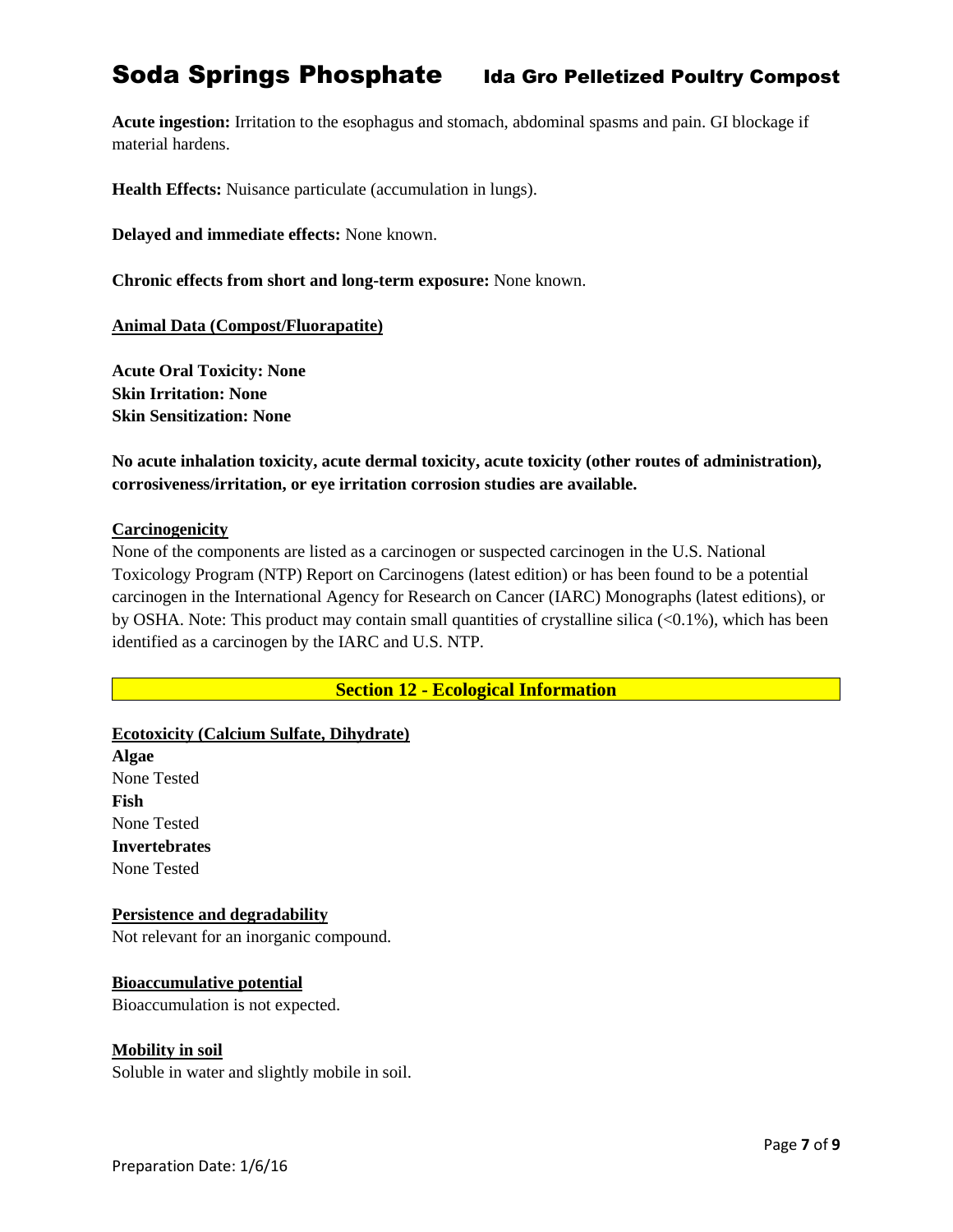# Soda Springs Phosphate Ida Gro Pelletized Poultry Compost

**Data regarding terrestrial organisms or other environmental effects were not identified.**

### **Section 13 - Disposal Considerations**

See Sections 7 and 8 above for safe handling and use, including appropriate hygienic practices.

Recover or recycle if possible. Disposal should be in accordance with applicable local, regional, and national laws and regulations. Local regulations may be more stringent than regional or national requirements.

The information presented below only applies to the material as supplied. The identification based on characteristic(s) or listing may not apply if the material has been used or otherwise contaminated. It is the responsibility of the waste generator to determine the toxicity and physical properties of the material generated to determine the proper waste identification and disposal methods in compliance with applicable regulations.

#### **Section 14 - Transport Information**

UN number: Not classified as a hazardous material by USDOT regulations. UN proper shipping name: Not applicable. Transport hazard class(es): Not applicable. Packing group, if applicable: Not applicable.

**Section 15 - Regulatory Information**

Regulatory information: This product is not labeled for sale or use in the State of California, thus no Proposition 65 declarations are required.

**Section 16 - Other Information, Including Date of Preparation or Last Revision**

Date of Preparation of last revision January 6, 2016.

Sources:

- NIOSH Pocket Guide to Chemical Hazards, U.S. Department of Health and Human Services, Public Health Service, Centers for Disease Control Prevention. National Institute for Occupational Safety and Health. Online version retrieved from [http://www.cdc.gov/niosh/npg,](http://www.cdc.gov/niosh/npg) March 2013.
- Occupational Safety & Health Administration (OSHA), 2012. Hazard Communication Standard (HCS). 1910.1200. Online version retrieved from [http://www.osha.gov/pls/oshaweb/owadisp.show\\_document?p\\_table=standards&p\\_id=10](http://www.osha.gov/pls/oshaweb/owadisp.show_document?p_table=standards&p_id=10099) [099,](http://www.osha.gov/pls/oshaweb/owadisp.show_document?p_table=standards&p_id=10099) accessedMarch 2013.